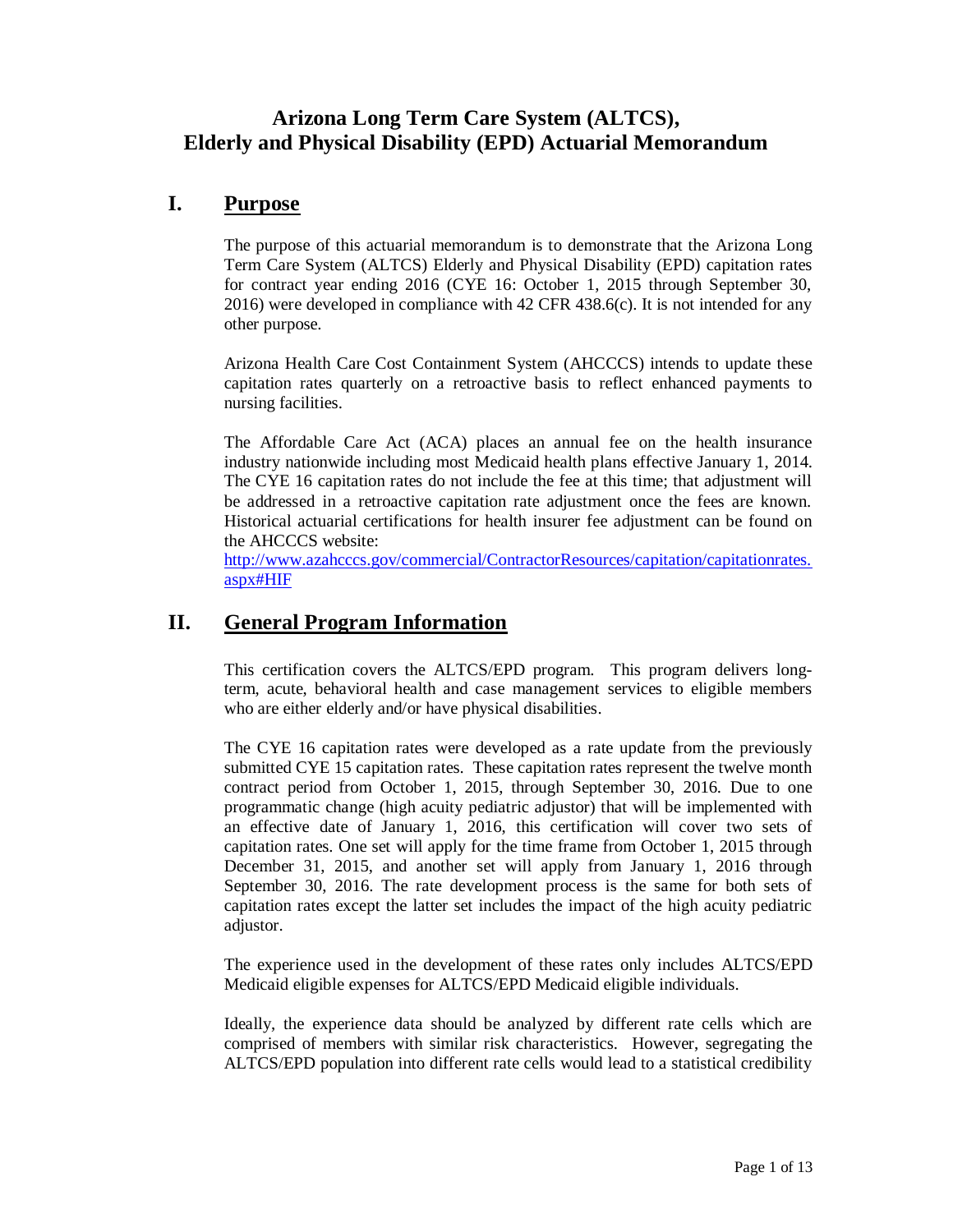problem due to the statewide dispersion of the relatively small membership base. The ALTCS/EPD program has four rate cells: a prospective dual rate, a prospective non-dual rate, a prior period coverage (PPC) rate and an Acute Care Only rate. Capitation rates for the ALTCS/EPD population do not differ by gender and/or age, but do differ by Geographical Service Area (GSA). Prospective capitation rates differentiate between members who are dually eligible for Medicare and Medicaid ("duals") and members who are not eligible for Medicare ("non-duals").

## **III. Overview of Rate Setting Methodology**

CYE 16 actuarially sound capitation rates were developed utilizing the steps outlined as follows:

- 1. Develop base period data (Section IV)
- 2. Develop trend factors from the base period data (Section V)
- 3. Apply trend factors and rebalancing to prior year gross cost estimates for Nursing Facility (NF), Home and Community-Based Services (HCBS) and Acute Care components (Section VI)
- 4. Apply projected HCBS mix percentage (Section VII)
- 5. Apply projected share of cost and reinsurance offsets (Section IX)
- 6. Adjust CYE 16 claims costs for programmatic and provider fee schedule changes, if applicable (Section VIII)
- 7. Add provisions for non-benefit costs (Section X)
- 8. Combine for final capitation rates (Section XI)

There are also separate sections describing the PPC population and the Acute Care Only population.

## **IV. Base Period Data**

Since this is a capitation rate update rather than a rebase, the base period data is the prior capitation rates. Updated data was used in order to develop trends and experience adjustments. This data consisted of historical fully adjudicated and approved Medicaid encounter and member month data for this population for the time period October 1, 2011 through September 30, 2014. The data was reviewed for accuracy, timeliness and completeness through encounter validation studies, as required per AHCCCS' Centers for Medicare and Medicaid Services (CMS) Waiver, as well as studies comparing the encounter data to the Contractors' financial statements. The encounter data was deemed accurate for use in developing the trend rates to apply within the capitation rates.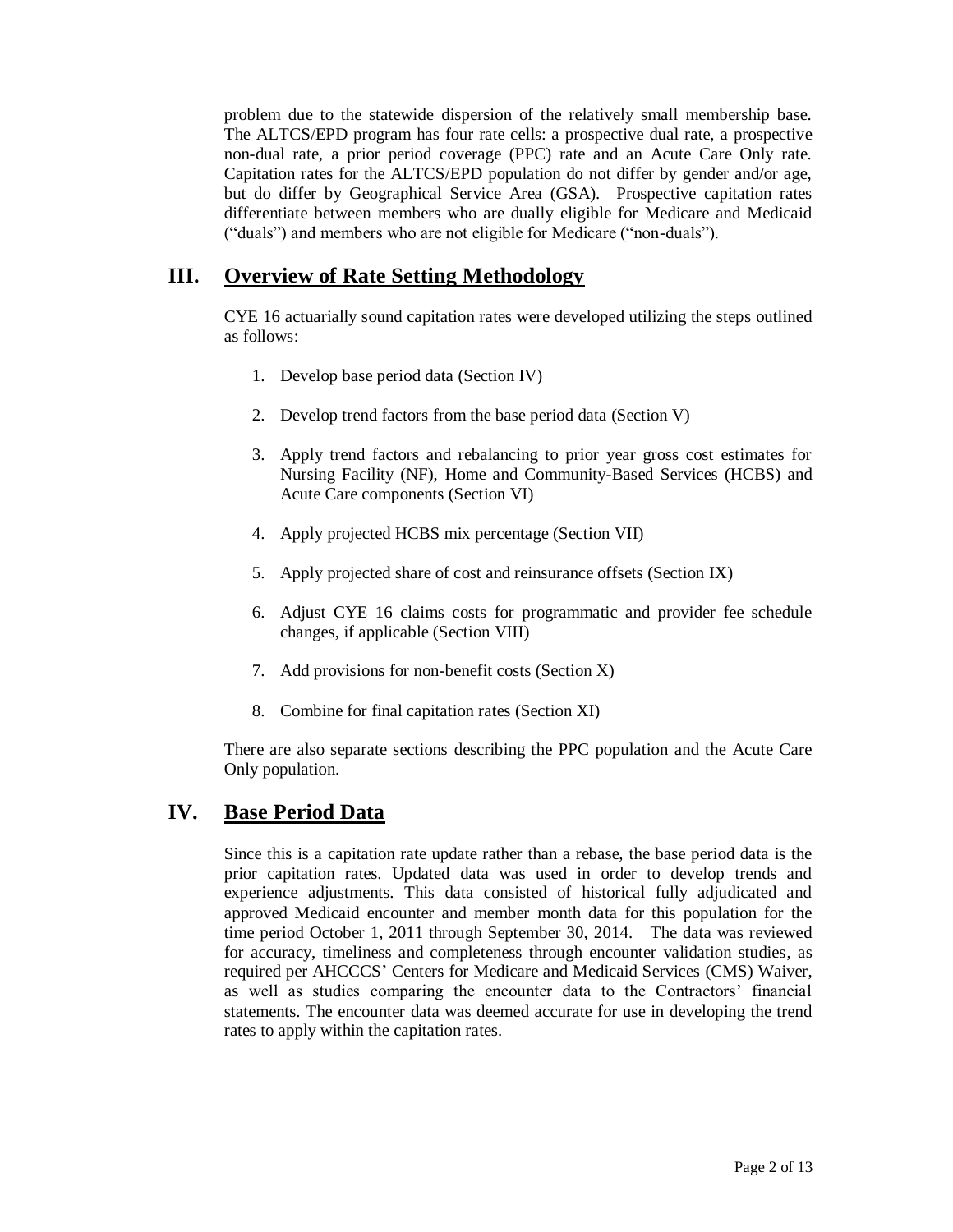Adjustments were made to the data for completion factors, historical programmatic changes and historical provider fee for service rate schedule changes to arrive at the adjusted data that will be used in trend and experience adjustment analysis. Standard actuarial models were used to develop the completion factors. Documentation about historical programmatic and provider fee for service rate schedule changes can be found in past actuarial certifications which are posted here:

[http://www.azahcccs.gov/commercial/ContractorResources/capitation/capitationrates.](http://www.azahcccs.gov/commercial/ContractorResources/capitation/capitationrates.aspx) [aspx](http://www.azahcccs.gov/commercial/ContractorResources/capitation/capitationrates.aspx)

Other data sources used in setting the actuarially sound capitation rates include Contractors' financial statements, projected changes in the HCBS placement, and cost of living adjustment (COLA) figures from the Social Security Administration for use in updating the share of cost (SOC) projection for members placed in nursing facilities.

## **V. Projected Trend Rates**

The trend analysis used the adjusted base period data to compute claim cost per member per month (PMPM) on an annualized basis and calculate trend factors. Trend factors are built up separately for dual, non-dual, and PPC rate cells. Trend factors also vary by category of service (COS) and Contractor. The trend rates developed were used to bring the gross cost projections from the previous rating year to the effective midpoint of the current rating year.

The trend rates used in projecting the claim costs by Contractor, rate cell, and category of service are identified in Table I. The trend rates shown below in Table I do not reflect the impact of any future programmatic changes or provider fee schedule changes.

|                                | Bridgeway | UHC LTC  | Mercy Care |
|--------------------------------|-----------|----------|------------|
| Prospective Dual NF            | 0.2%      | 0.0%     | 3.3%       |
| Prospective Dual HCBS          | 0.7%      | $0.0\%$  | 4.2%       |
| Prospective Dual Acute Care    | 0.9%      | $-5.1\%$ | $-3.8\%$   |
| Prospective NonDual NF         | $-3.1%$   | 0.1%     | 4.0%       |
| Prospective NonDual HCBS       | 2.8%      | $-2.8%$  | 5.8%       |
| Prospective NonDual Acute Care | 3.6%      | $0.1\%$  | 7.5%       |
| PPC NF                         | $-1.5%$   | $0.0\%$  | 3.6%       |
| PPC HCBS                       | 1.7%      | $-1.4%$  | 5.0%       |
| PPC Acute Care                 | 2.3%      | $-2.5%$  | 1.9%       |

 **Table I: Average Annual Trend Rate before Mix and SOC**

## **VI. Gross Costs PMPM by Category of Service and Rebalancing**

AHCCCS used the gross costs PMPM for the NF, HCBS, and Acute Care components from the CYE 15 capitation rates and trended forward one year to develop the CYE 16 projected gross costs. The CYE 16 projected gross costs by COS for the Prospective dual and non-dual rate cells were then rebalanced to reflect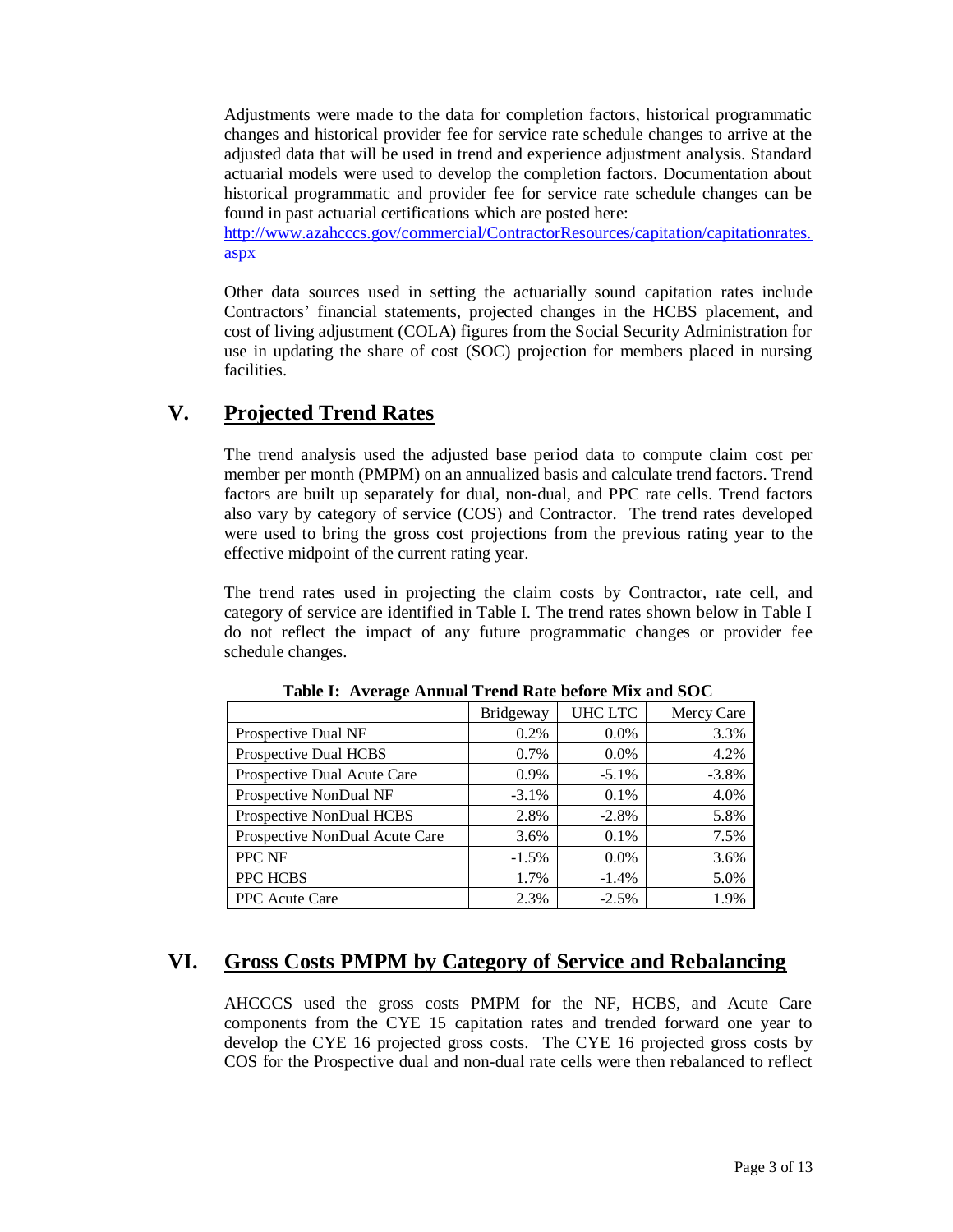the same relativities to each other as observed in the base period encounter data while remaining net-neutral to the combined trended gross cost PMPM.

## **VII. HCBS Mix Percentage**

The CYE 16 dual and non-dual HCBS mix percentages are set using a combination of current placement percentages, program growth/saturation and the number of ALTCS/EPD members. These sources were reviewed by Contractor and by county. The capitation development formula applies the HCBS mix percentage to the HCBS gross cost PMPM and applies the complement of the mix percentage to the NF gross cost PMPM. The HCBS mix percentages can be found in Table II.

|            |                               |            |        | <b>CYE15 HCBS Mix</b> |        | <b>CYE16 HCBS Mix</b> |  |
|------------|-------------------------------|------------|--------|-----------------------|--------|-----------------------|--|
| <b>GSA</b> | County                        | Plan       | Dual   | Non-Dual              | Dual   | Non-Dual              |  |
| 40         | Pinal/Gila                    | Bridgeway  | 75.71% | 81.56%                | 77.39% | 79.48%                |  |
| 42         | LaPaz/Yuma                    | UHC LTC    | 65.24% | 75.36%                | 66.68% | 75.25%                |  |
| 44         | Apache/Coconino/Mohave/Navajo | UHC LTC    | 68.07% | 77.27%                | 70.86% | 72.51%                |  |
| 46         | Cochise/Graham/Greenlee       | Bridgeway  | 58.83% | 74.99%                | 57.12% | 77.22%                |  |
| 48         | Yavapai                       | UHC LTC    | 64.50% | 79.37%                | 66.32% | 78.61%                |  |
| 50         | Pima/Santa Cruz               | UHC LTC    | 75.19% | 83.36%                | 78.90% | 80.54%                |  |
| 50         | Pima                          | Mercy Care | 65.63% | 69.65%                | 66.82% | 71.85%                |  |
| 52         | Maricopa                      | Bridgeway  | 78.52% | 77.72%                | 79.31% | 78.24%                |  |
| 52         | Maricopa                      | UHC LTC    | 72.17% | 79.37%                | 77.96% | 80.34%                |  |
| 52         | Maricopa                      | Mercy Care | 73.67% | 79.92%                | 73.80% | 78.79%                |  |
|            | Statewide Total               |            | 72.41% | 78.71%                | 73.88% | 78.01%                |  |

**Table II: HCBS Mix Percentages (Dual and Non-Dual)**

# **VIII. Projected Programmatic Changes and Provider Fee Schedule Changes**

All impacts listed below unless specifically stated otherwise exclude the additional impact of non-benefit cost changes (i.e. admin, risk contingency, premium tax, etc.)

### **HCBS Provider Fee Schedule Change**

Effective October 1, 2015 a 1.5% rate increase for HCBS service providers was included in the capitation development due to a variety of factors impacting HCBS providers. As the economy continues to improve, HCBS providers will have increased challenges attracting and keeping individuals to work in direct care, which is more demanding both from a training and day-to-day work basis than jobs that pay comparable salaries. These rate increases will help to continue the availability of HCBS services for AHCCCS members by supporting the HCBS provider network; these services are less expensive than the institutional services that would otherwise be required.

The estimated statewide impact to the ALTCS/EPD program is an increase of approximately \$5.6 million for twelve months.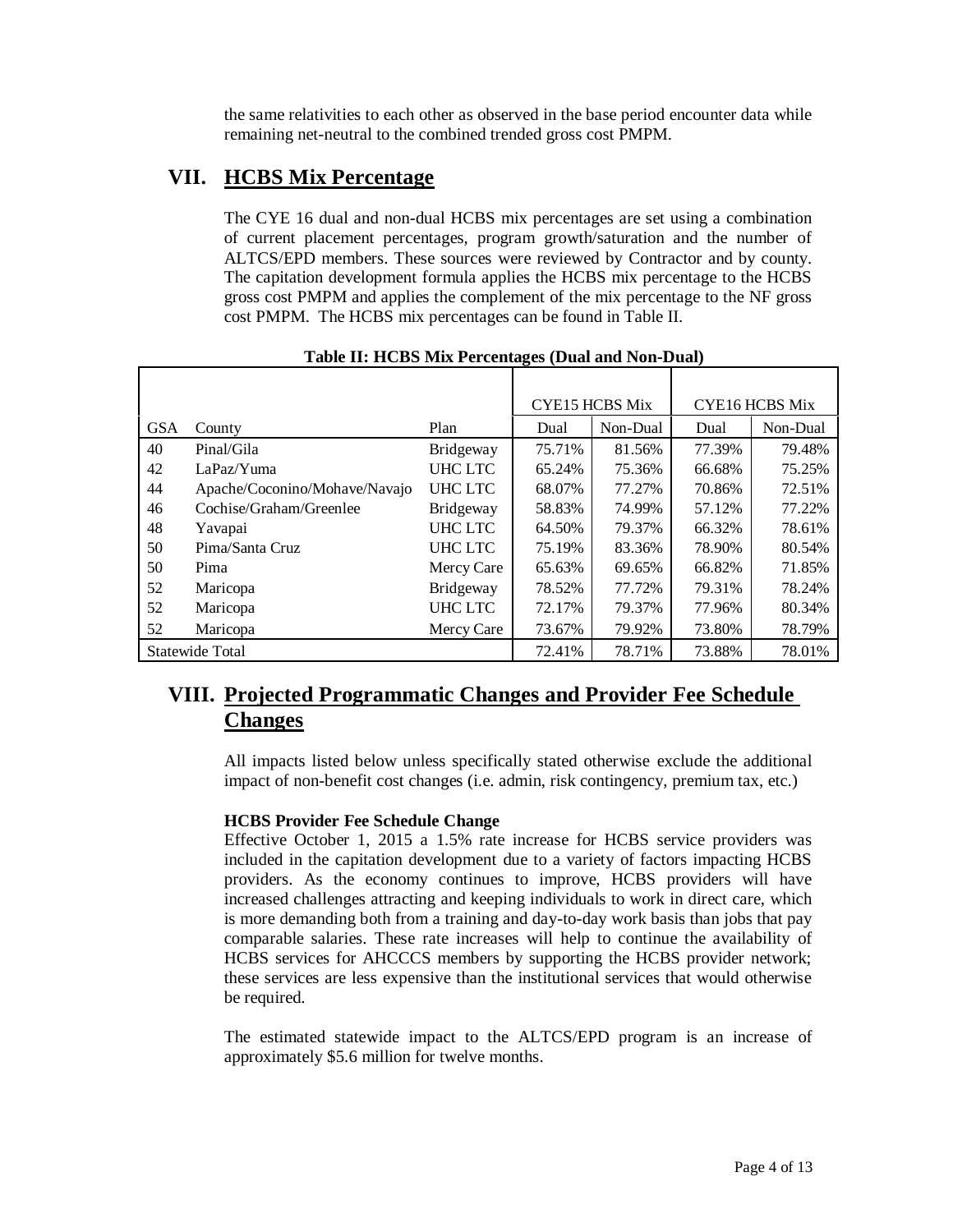#### **Arizona Department of Health Services (ADHS) Ambulance Rates**

In accordance with A.R.S. §36-2239, AHCCCS is required to pay ambulance providers rates equal to a prescribed percentage of the amounts approved by ADHS. Currently AHCCCS' rates are equal to 74.74% of the ADHS rates per Laws 2013, First Special Session, Chapter 10. AHCCCS is required by Laws 2015, First Regular Session, Chapter 14 to decrease this percentage to 68.59% of the ADHS rates effective for dates of service on or after October 1, 2015. The estimated statewide impact to the ALTCS/EPD program is a decrease of approximately \$390,000 for twelve months.

### **Other Provider Fee Schedule Changes**

Effective October 1, 2015, AHCCCS is changing Fee For Service (FFS) provider rates for certain providers based either on access to care needs, Medicare/ADHS fee schedule rate changes, and/or legislative mandates. Because Contractors tend to base their fee schedules on the AHCCCS Fee Schedule, and/or adopt the same adjustments to their fee schedules, the estimated statewide impact to the ALTCS/EPD program is an increase of approximately \$41,000 for twelve months.

### **High Acuity Pediatric Adjustor**

The AHCCCS All Patient Refined Diagnosis Related Group (APR-DRG) payment system includes several policy adjustors. One such adjustor applies a factor of 1.25 to the reimbursement amount that would otherwise apply for "claims for members under age 19," as long as the claim is not subject to one of the other policy adjustors.

Beginning January 1, 2016, AHCCCS will address the costs associated with highacuity pediatric cases by using an adjustment factor of 1.60 in place of the above pediatric policy adjustor in the following instances only: for inpatient stays, where an APR-DRG assignment of level 3 or 4 Severity of Illness is indicated. The estimated statewide impact to the ALTCS/EPD program is an increase of approximately \$300,000 for nine months.

### **Medically Preferred Treatment Options**

Effective August 1, 2015, AHCCCS expanded the coverage of orthotics for members age 21 and over. More specifically, AHCCCS will allow orthotics when the use of orthotics is medically necessary as the preferred treatment option and consistent with Medicare guidelines; the orthotic is less expensive than all other treatment options or surgical procedures to treat the same diagnosed condition; and the orthotic is ordered by a physician or a primary care practitioner. There is no impact to capitation rates as orthotics are offered in place of more costly interventions.

### **In-Lieu of Services**

Included in the base rates is funding for "in lieu of" services, substituting costeffective alternative inpatient settings in place of more costly inpatient non-specialty hospital placements. State approved FFS rates at inpatient non-specialty hospitals are approximately 93.5% more expensive than those provided in alternative inpatient settings. The proposed capitation rates allow for the provision of services in alternative inpatient settings that are licensed by Arizona Department of Health Services/Arizona Licensing Services/Office of Behavioral Health License, in lieu of services in an inpatient non-specialty hospital, thus no increase to cap rates is included.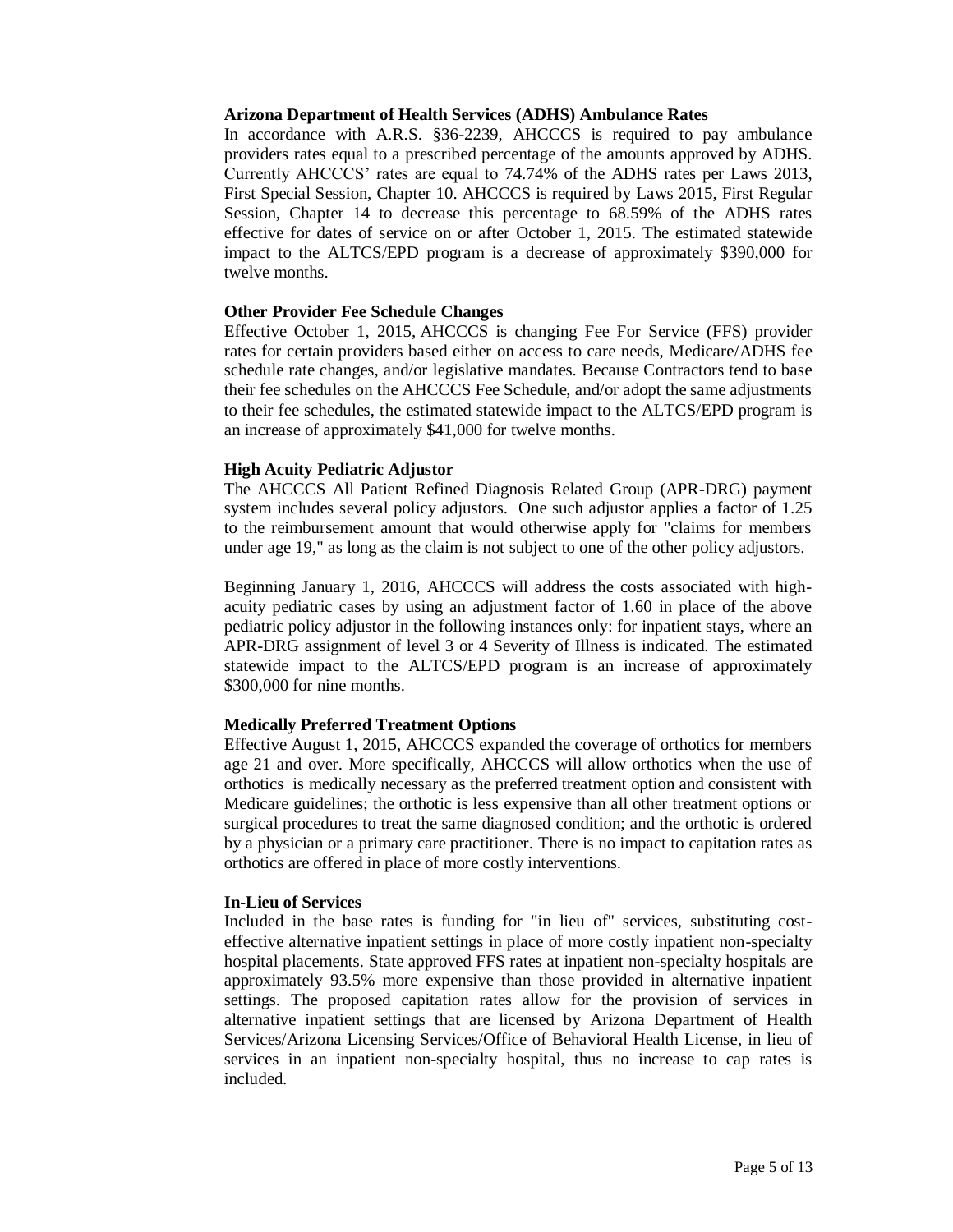## **IX. Projected Share of Cost and Reinsurance Offsets**

### **Share of Cost**

For each prospective dual and non-dual rate cell, the projected NF claim cost PMPMs net of the mix percentage as described in Section VII were discounted for the recipients' projected SOC. The SOC represents the amount a member is required to pay monthly toward the cost of long term care services. The SOC component was developed using actual data for SOC amounts assigned to members from October 2014 through July 2015. The actual data reflects the 2015 COLA increase of 1.7%, less a dampening effect caused in part by growing enrollment in a new dental and audiology program offered by an insurer outside the AHCCCS system. This data was then used to project the CYE 16 SOC component, trended forward at an annualized rate of 0.9%. The SOC component is fully reconciled with each Contractor. For additional information on the SOC reconciliation, please refer to Section D, Paragraph 56, Compensation, of the ALTCS/EPD program contract.

#### **Reinsurance Offset**

All Contractors participate in the reinsurance program which is a stop-loss program provided by AHCCCS to the Contractor for the partial reimbursement of covered medical services incurred for a member beyond an annual deductible level. AHCCCS is self-insured for the reinsurance program which is characterized by an initial deductible level and a subsequent coinsurance percentage. The coinsurance percentage is the rate at which AHCCCS will reimburse the Contractor for covered services incurred above the deductible. The deductible is the responsibility of the Contractor. The capitation rates are adjusted by subtracting the reinsurance offset from the gross medical since the Contractors will receive payment from AHCCCS for reinsurance cases. For additional information on the reinsurance program refer to Section D, Paragraph 58, Reinsurance, of the ALTCS/EPD program contract.

The reinsurance offset is developed for each rate cell and applied against the appropriate projected Acute Care claim cost PMPM. To develop the reinsurance offset PMPM AHCCCS used actual completed CYE 14 reinsurance payment data and trended forward two years using the trend assumption from the acute component of the capitation rates. Appropriate adjustments to the reinsurance offsets were made to accommodate this as well as the impact of implementing the DRG provider reimbursement method. The calculation of the reinsurance offset PMPM was performed separately for dual and non-dual members.

## **X. Projected Non-Benefit Costs**

The Case Management (i.e. Care Management) rates represent the amounts built into the CYE 15 rates, adjusted for changes in the expected HCBS mix, and further adjusted to reflect hiring of additional case managers to reduce caseloads. This caseload adjustment reflects a more appropriate staffing assignment for the needs of the existing membership than the current requirements which were established over 20 years ago. The administrative expenses built into the prospective rates represent rates awarded as part of the Request for Proposal (RFP) process. The PPC and Acute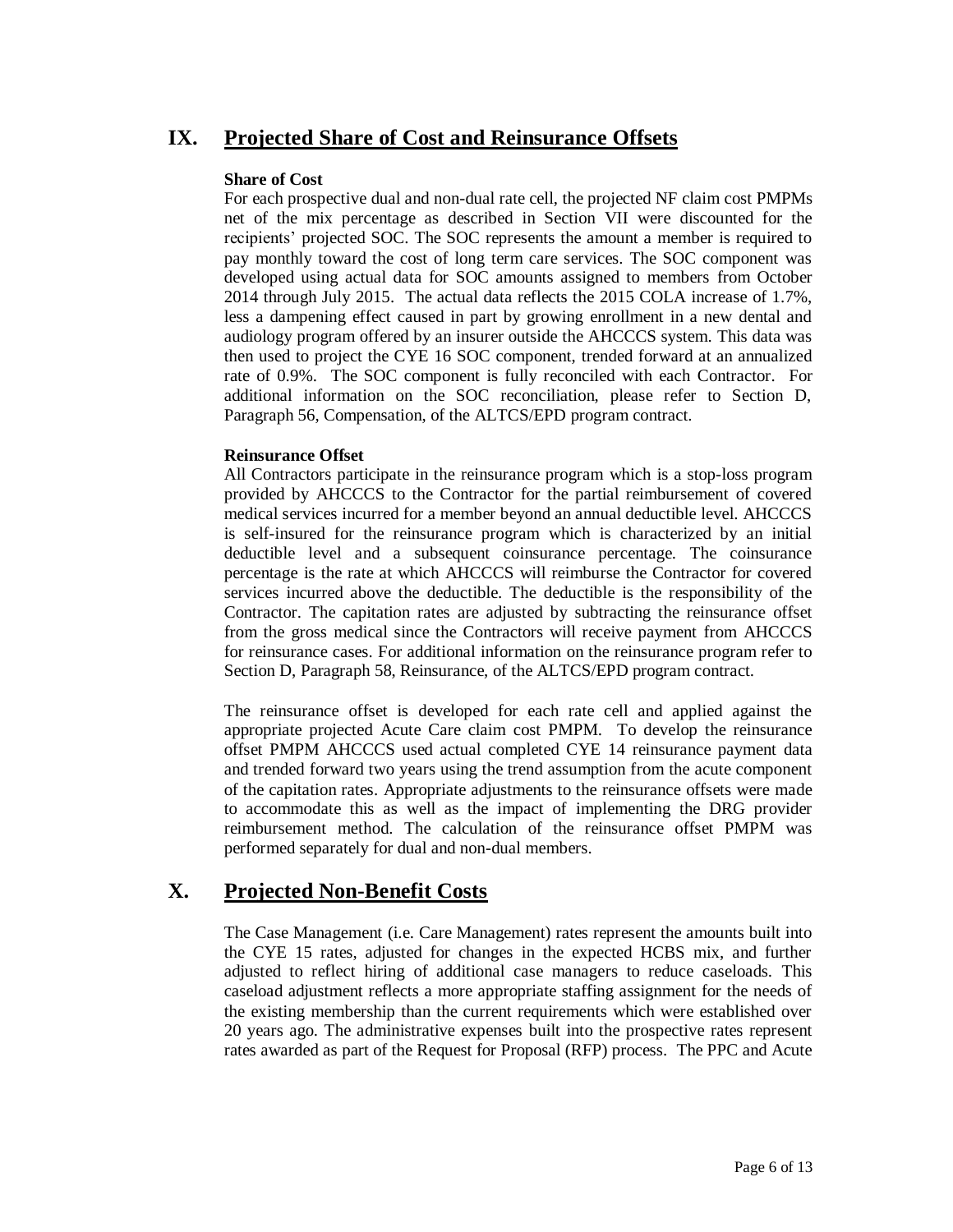Only rate cells develop administrative costs as percentages of projected medical expenses. The risk contingency percentage remains the same at 1%.

## **XI. Proposed Capitation Rates**

The proposed capitation rates for the EPD population equal the sum of the projected net claim costs PMPM – described as the gross costs PMPM by category of service in Section VI, adjusted for the mix percentages as described in Section VII, programmatic and provider fee schedule changes as described in Section VIII, net of SOC and reinsurance offsets from Section IX, plus the projected non-benefit costs PMPM (in section  $X$ ) – divided by one minus the two percent premium tax. Tables IIIa, IIIb and IIIc show the proposed dual and non-dual capitation rates for the EPD population statewide. The change to the high-acuity pediatric adjustor as described in Section VIII affects only the Prospective Non-Dual and Acute Only rate cells from January 1, 2016 to September 30, 2016.

### **Table IIIa: Statewide Projected Net Capitation PMPM EPD - Dual Effective 10/1/2015 through 12/31/2015**

|                               |                 |        |                 |           |           | Gross      |        | Net CYE16    |
|-------------------------------|-----------------|--------|-----------------|-----------|-----------|------------|--------|--------------|
|                               | Gross CYE15     |        | Net CYE15       | Pct Gross | Pct Net   | CYE16 Rate |        | Rate         |
| <b>Service Category</b>       | Rate $(4/1/15)$ | Mix    | Rate $(4/1/15)$ | Change    | Change    | (10/1/15)  | Mix    | (10/1/15)    |
| Nursing Facility (NF)         | \$5,957.98      | 27.59% | \$1,643.79      | 1.5%      | $-3.9\%$  | \$6,046.01 | 26.12% | \$1,579.37   |
| Share of Cost                 |                 |        | $(\$254.53)$    |           | $-8.7\%$  |            |        | $(\$232.40)$ |
| Net Nursing Facility          |                 |        | \$1,389.26      |           | $-3.0\%$  |            |        | \$1,346.97   |
| Home/Community (HCBS)         | \$1,409.23      | 72.41% | \$1,020.43      | 4.2%      | 6.3%      | \$1,468.29 | 73.88% | \$1,084.73   |
| Case Management               |                 |        | \$120.78        |           | 6.2%      |            |        | \$128.23     |
| Acute Care net of Reinsurance |                 |        | \$176.80        |           | $-19.8\%$ |            |        | \$141.77     |
| Administration                |                 |        | \$165.88        |           | $-0.6\%$  |            |        | \$164.95     |
| <b>Risk Contingency</b>       |                 |        | \$29.44         |           | $-1.0\%$  |            |        | \$29.15      |
| Premium Tax                   |                 |        | \$59.24         |           | $-0.2\%$  |            |        | \$59.10      |
| <b>Net Capitation PMPM</b>    |                 |        | \$2,961.83      |           | $-0.2\%$  |            |        | \$2,954.90   |

#### **Table IIIb: Statewide Projected Net Capitation PMPM EPD - NonDual Effective 10/1/2015 through 12/31/2015**

|                               |                 |        |                 |                  |           | Gross      |        | Net CYE16   |
|-------------------------------|-----------------|--------|-----------------|------------------|-----------|------------|--------|-------------|
|                               | Gross CYE15     |        | Net CYE15       | <b>Pct Gross</b> | Pct Net   | CYE16 Rate |        | Rate        |
| Service Category              | Rate $(4/1/15)$ | Mix    | Rate $(4/1/15)$ | Change           | Change    | (10/1/15)  | Mix    | (10/1/15)   |
| Nursing Facility (NF)         | \$7,378.48      | 21.29% | \$1,570.76      | 4.3%             | 7.7%      | \$7,692.39 | 21.99% | \$1,691.22  |
| Share of Cost                 |                 |        | $(\$32.75)$     |                  | $-10.5\%$ |            |        | $(\$29.30)$ |
| <b>Net Nursing Facility</b>   |                 |        | \$1,538.02      |                  | 8.1%      |            |        | \$1,661.92  |
| Home/Community (HCBS)         | \$1,829.48      | 78.71% | \$1,440.01      | 2.7%             | 1.8%      | \$1,879.76 | 78.01% | \$1,466.48  |
| Case Management               |                 |        | \$121.30        |                  | 6.2%      |            |        | \$128.82    |
| Acute Care net of Reinsurance |                 |        | \$1,289.36      |                  | 20.1%     |            |        | \$1,548.80  |
| Administration                |                 |        | \$163.08        |                  | $-0.2%$   |            |        | \$162.80    |
| <b>Risk Contingency</b>       |                 |        | \$52.19         |                  | 8.5%      |            |        | \$56.62     |
| Premium Tax                   |                 |        | \$93.96         |                  | 9.2%      |            |        | \$102.56    |
| <b>Net Capitation PMPM</b>    |                 |        | \$4,697.93      |                  | 9.2%      |            |        | \$5,128.01  |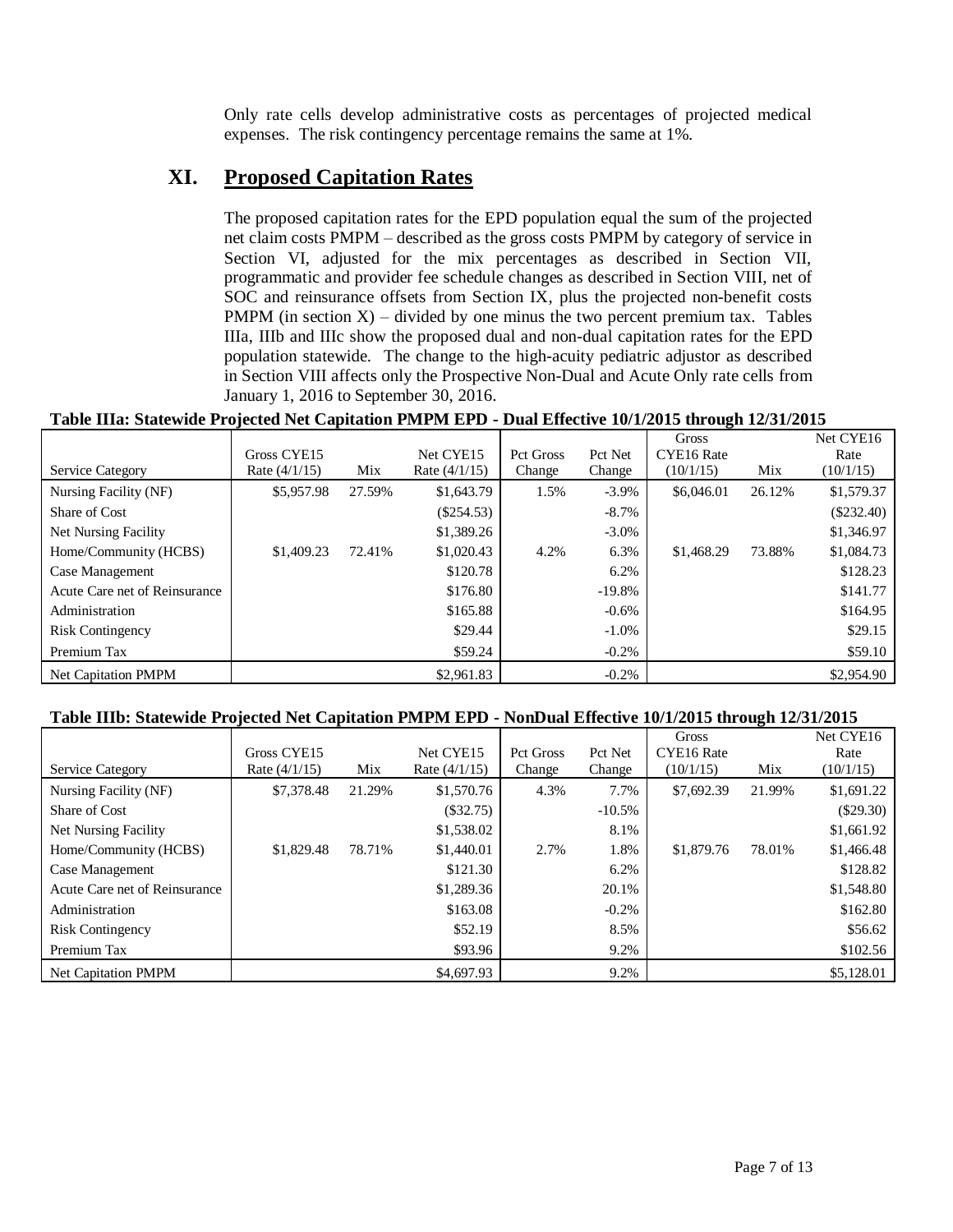|                               |                  |        |                  |                  |         | Gross      |        |                 |
|-------------------------------|------------------|--------|------------------|------------------|---------|------------|--------|-----------------|
|                               | Gross CYE16      |        | Net CYE16        | <b>Pct Gross</b> | Pct Net | CYE16 Rate |        | Net CYE16       |
| Service Category              | Rate $(10/1/15)$ | Mix    | Rate $(10/1/15)$ | Change           | Change  | (1/1/16)   | Mix    | Rate $(1/1/16)$ |
| Nursing Facility (NF)         | \$7,692.39       | 21.99% | \$1,691.22       | $0.0\%$          | $0.0\%$ | \$7,692.39 | 21.99% | \$1,691.22      |
| Share of Cost                 |                  |        | $(\$29.30)$      |                  | $0.0\%$ |            |        | $(\$29.30)$     |
| Net Nursing Facility          |                  |        | \$1,661.92       |                  | $0.0\%$ |            |        | \$1,661.92      |
| Home/Community (HCBS)         | \$1,879.76       | 78.01% | \$1,466.48       | $0.0\%$          | $0.0\%$ | \$1,879.76 | 78.01% | \$1,466.48      |
| Case Management               |                  |        | \$128.82         |                  | $0.0\%$ |            |        | \$128.82        |
| Acute Care net of Reinsurance |                  |        | \$1,548.80       |                  | $0.5\%$ |            |        | \$1,556.85      |
| Administration                |                  |        | \$162.80         |                  | $0.0\%$ |            |        | \$162.80        |
| <b>Risk Contingency</b>       |                  |        | \$56.62          |                  | $0.1\%$ |            |        | \$56.70         |
| Premium Tax                   |                  |        | \$102.56         |                  | $0.2\%$ |            |        | \$102.73        |
| <b>Net Capitation PMPM</b>    |                  |        | \$5,128.01       |                  | 0.2%    |            |        | \$5,136.29      |

**Table IIIc: Statewide Projected Net Capitation PMPM EPD - NonDual Effective 1/1/2016 through 9/30/2016**

Note: The product of the gross NF or HCBS rate and mix percentages as shown may not equal the net rate due to rounding.

## **XII. Acute Care Only Members**

As in prior years, for members who are only eligible for acute care services in the ALTCS program, Contractors will be paid the combined acute care component plus the case management and administrative components, as described above. Since the reinsurance policy is the same for these members as for the other ALTCS members, the same reinsurance offset is appropriate. For additional information on Acute Care Only capitation payments, please refer to Section D, Paragraph 56, Compensation, of the ALTCS/EPD program contract.

## **XIII. Prior Period Coverage (PPC) Rates**

PPC rates cover the period of time from the effective date of eligibility to the day a member is enrolled with the Contractor. There is no PPC capitation for members enrolled with the Contractor who are initially found eligible for AHCCCS through hospital presumptive eligibility. These members will receive coverage of services during the PPC period through AHCCCS fee for service. AHCCCS developed the CYE 16 PPC rates by applying a trend factor to the CYE 15 rates. The trend calculation is based on the time period from October 1, 2011 through September 30, 2014. Due to the relatively short PPC enrollment period and low member month counts, AHCCCS' actuaries combined geographic regions in order to enhance statistical credibility when needed. Since PPC costs are highly volatile and unable to be managed by the Contractors, AHCCCS limits the magnitude of the rate change for each geographic area. PPC rates are reconciled to a five percent profit/loss corridor. For additional information on the PPC reconciliation, please refer to Section D, Paragraph 56, Compensation, of the ALTCS/EPD program contract.

## **XIV. Budget Impact of Proposed Capitation Rates**

Tables IVa, IVb and IVc include the net capitation rates on a statewide basis for all rate cells as well as the estimated budget impact based off of CYE 16 projected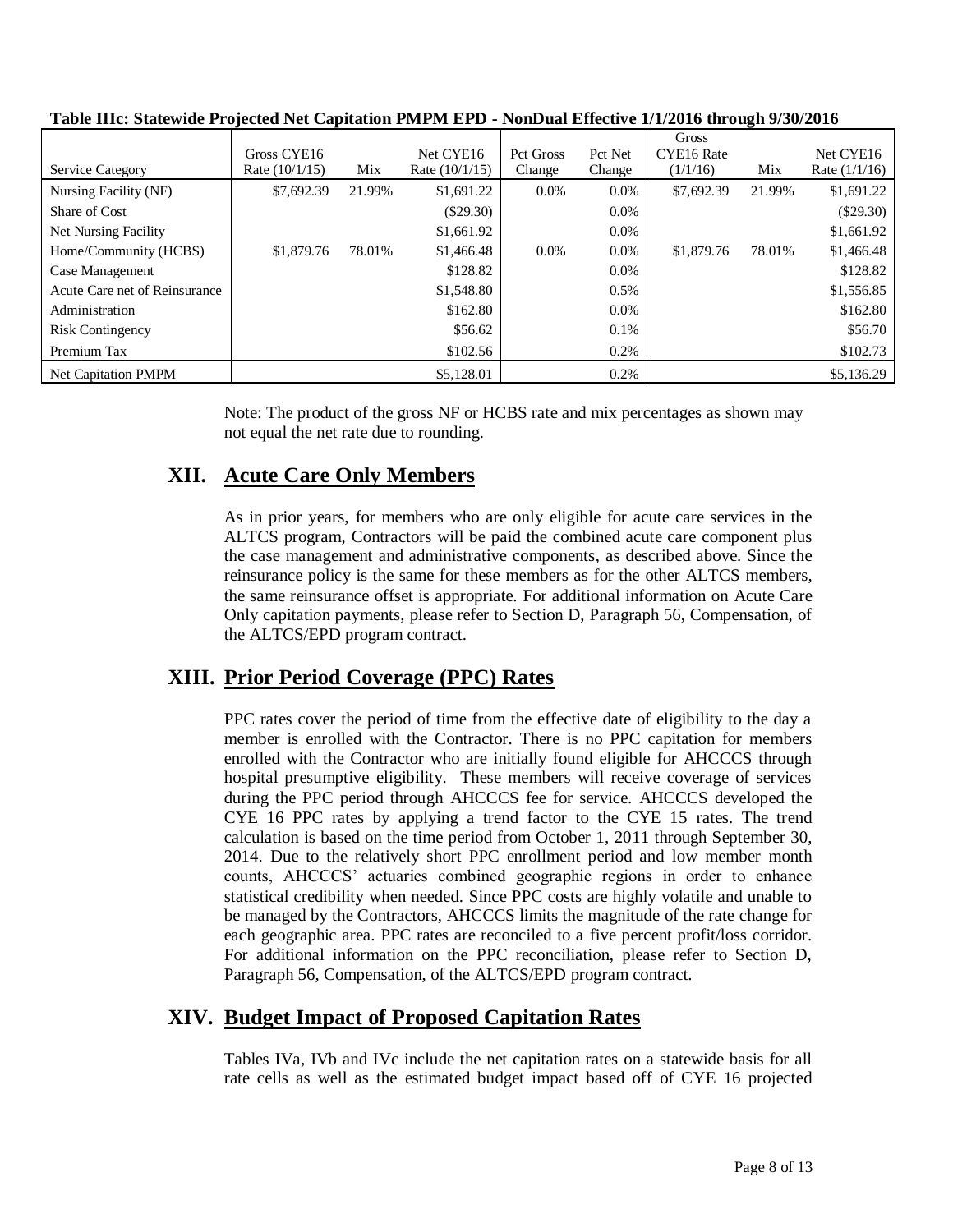member months. The adjustments impact Contractors ranging from -1.5% to +4.3%. Appendix I shows EPD rates by geographical service area and Contractor.

| 12/31/2015                                                |               |               |              |           |               |
|-----------------------------------------------------------|---------------|---------------|--------------|-----------|---------------|
|                                                           | <b>EPD</b>    | <b>EPD</b>    |              |           |               |
|                                                           | Prospective - | Prospective - |              | Acute     |               |
| Rate Cell                                                 | Dual          | Non-Dual      | <b>PPC</b>   | Only      | Total         |
|                                                           |               |               |              |           |               |
| Q1 CYE 16 (10/1/15 - 12/31/15) Projected MMs              | 66,592        | 12,485        | 2,730        | 1,225     |               |
| CYE 15 Rate (4/1/15)                                      | \$2,961.83    | \$4,697.93    | \$989.48     | \$542.68  |               |
| CYE 16 Rate (10/1/15)                                     | \$2,954.90    | \$5,128.01    | \$958.94     | \$546.67  |               |
| Estimated CYE 15 Capitation (4/1/15 Rates) for Q1 CYE 16  | \$197,232,798 | \$58,652,330  | \$2,700,939  | \$664,785 | \$259,250,853 |
| Estimated CYE 16 Capitation (10/1/15 Rates) for Q1 CYE 16 | \$196,771,732 | \$64,021,743  | \$2,617,573  | \$669,678 | \$264,080,725 |
| Dollar Impact on estimated capitation                     | $(\$461,067)$ | \$5,369,413   | $(\$83,367)$ | \$4,892   | \$4,829,872   |
| Percentage Impact on estimated capitation                 | $-0.2\%$      | 9.2%          | $-3.1\%$     | 0.7%      | 1.9%          |

#### **Table IVa: Budget Impact of Proposed Capitation Rates Effective 10/1/2015 Through 12/31/2015**

#### **Table IVb: Budget Impact of Proposed Capitation Rates Effective 1/1/2016 Through 9/30/2016**

| Rate Cell                                                       | <b>EPD</b><br>Prospective -<br>Dual | <b>EPD</b><br>Prospective -<br>Non-Dual | <b>PPC</b>  | Acute<br>Only | Total         |
|-----------------------------------------------------------------|-------------------------------------|-----------------------------------------|-------------|---------------|---------------|
| Q2-Q4 CYE 16 (1/1/16 - 9/30/16) Projected MMs                   | 201,614                             | 37,799                                  | 8.264       | 3,709         |               |
| CYE 16 Rate (10/1/15)                                           | \$2,954.90                          | \$5,128.01                              | \$958.94    | \$546.67      |               |
| CYE 16 Rate (1/1/16)                                            | \$2,954.90                          | \$5,136.29                              | \$958.94    | \$548.27      |               |
| Estimated CYE 16 Capitation (10/1/15 Rates) for Q2-Q4 CYE<br>16 | \$595,749,189                       | \$193,833,235                           | \$7,925,004 | \$2,027,526   | \$799,534,954 |
| Estimated CYE 16 Capitation (1/1/16 Rates) for Q2-Q4 CYE<br>16  | \$595,749,189                       | \$194,146,528                           | \$7,925,004 | \$2,033,431   | \$799,854,151 |
| Dollar Impact on estimated capitation                           | \$0                                 | \$313,293                               | \$0         | \$5,904       | \$319,197     |
| Percentage Impact on estimated capitation                       | $0.0\%$                             | 0.2%                                    | $0.0\%$     | 0.3%          | $0.0\%$       |

### **Table IVc: Blended Capitation Rates and Combined Budget Impact of Both Rate Revisions**

|                                                    | <b>EPD</b>    | <b>EPD</b>    |               |             |                 |
|----------------------------------------------------|---------------|---------------|---------------|-------------|-----------------|
|                                                    | Prospective - | Prospective - |               | Acute       |                 |
| <b>Rate Cell</b>                                   | Dual          | Non-Dual      | <b>PPC</b>    | Only        | Total           |
|                                                    |               |               |               |             |                 |
| CYE 16 Projected MMs                               | 268,205       | 50,284        | 10,994        | 4,934       |                 |
| CYE 15 Rate (4/1/15)                               | \$2,961.83    | \$4,697.93    | \$989.48      | \$542.68    |                 |
| <b>Blended CYE 16 Rate</b>                         | \$2,954.90    | \$5,134.24    | \$958.94      | \$547.87    |                 |
| Estimated CYE 16 Capitation (4/1/15 Rates)         | \$794,377,920 | \$236,229,046 | \$10,878,346  | \$2,677,499 | \$1,044,162,811 |
| Estimated CYE 16 Capitation (Blended CYE 16 Rates) | \$792,520,920 | \$258,168,270 | \$10,542,577  | \$2,703,108 | \$1,063,934,876 |
| Dollar Impact on estimated capitation              | (\$1,857,000) | \$21,939,225  | $(\$335,769)$ | \$25,609    | \$19,772,065    |
| Percentage Impact on estimated capitation          | $-0.2\%$      | 9.3%          | $-3.1\%$      | 1.0%        | 1.9%            |

Note: Capitation estimates are based on CYE 16 projected member months.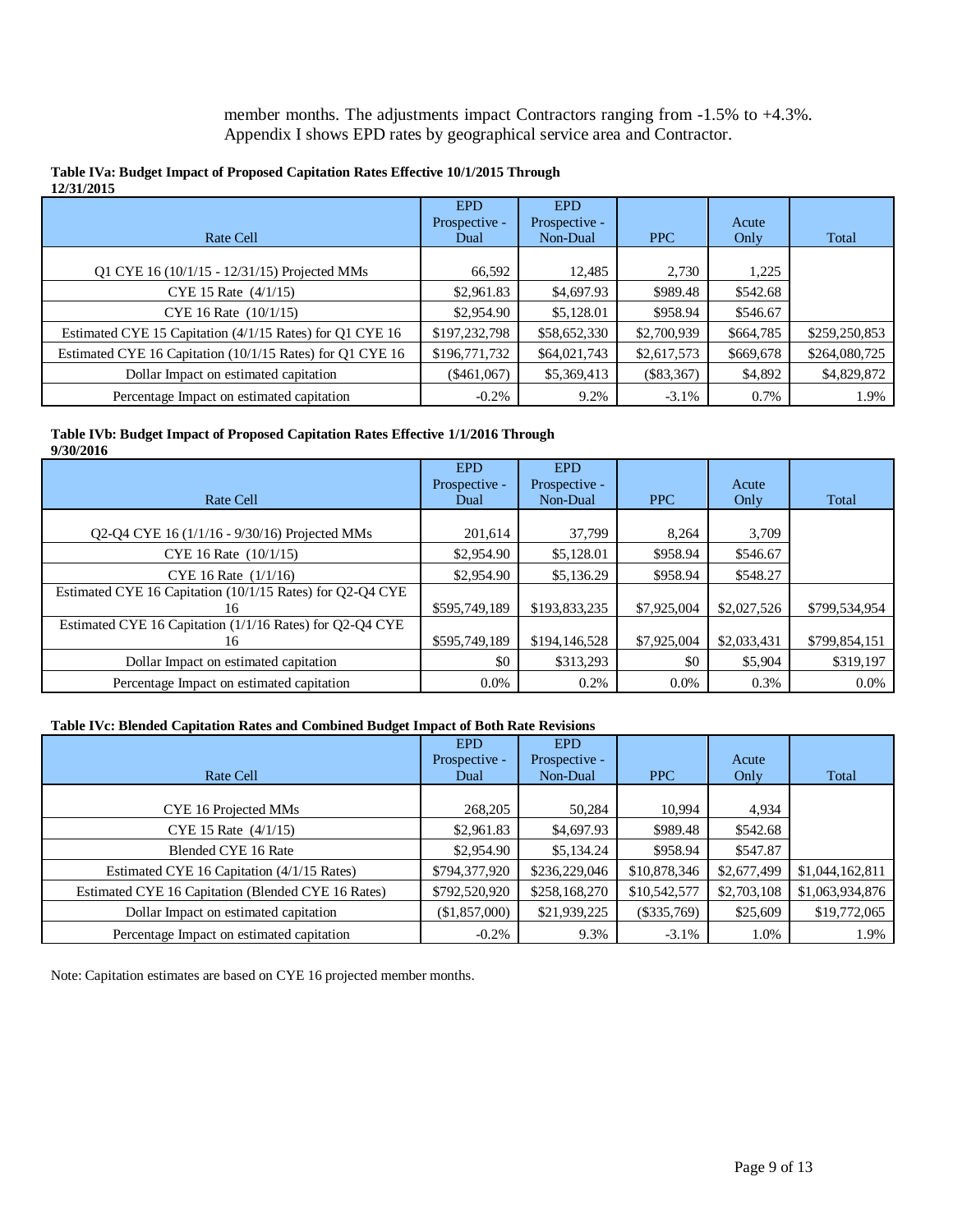# **XV. Coordination of Benefits/Third Party Liability**

Contractors utilize verified commercial and Medicare coverage information for their members to ensure payments are not made for medical services that are covered by the other carriers. When Contractors make a payment to cover members' coinsurance, deductibles, or Medicaid-covered services that are not covered by the other carriers, the Contractors submit encounters for these amounts. Thus, the encounters that are submitted and used in capitation rate development are net of any payments made by commercial insurance or Medicare. The medical costs reported on the financial statements are also net of any payments made by commercial insurance or Medicare.

## **XVI. Value-Based Purchasing (VBP) Initiative**

AHCCCS has continued the VBP Initiative (formerly known as Payment Reform Initiative) first implemented October 1, 2014, with modifications. The purpose of this initiative is to improve members' health outcomes while reducing costs. Similar to CYE 15, AHCCCS will perform a reconciliation to distribute the Contractors' earned contribution. A contribution pool will be established by calculating 1% of prospective capitation rates. There is no withhold for this Initiative, nor any other withhold applied to the EPD capitation rates.

Quality improvement metrics have been established and Contractors' performance will be measured against these metrics. The entire contribution pool amount will be distributed back to the Contractors based on the results of these performance measurements. While the entire contribution pool will be distributed, some Contractors may receive distributions back from the reconciliation and some may not. In addition, AHCCCS will be accounting for the Contractors' VBP payments to providers in the VBP reconciliations. These are payments from Contractors to the providers upon successful completion of contracted goals/measure in accordance with the providers' contracts and represent non-encountered medical expense. The VBP reconciliation will be completed between one and three months after the Quality Management Minimum Performance (QMPM) Report for the contract year has been issued. For additional information on Value-Based Purchasing, refer to Section D, Paragraph 87, Value-Based Purchasing, and Section D, Paragraph 56, Compensation, of the ALTCS/EPD program contract.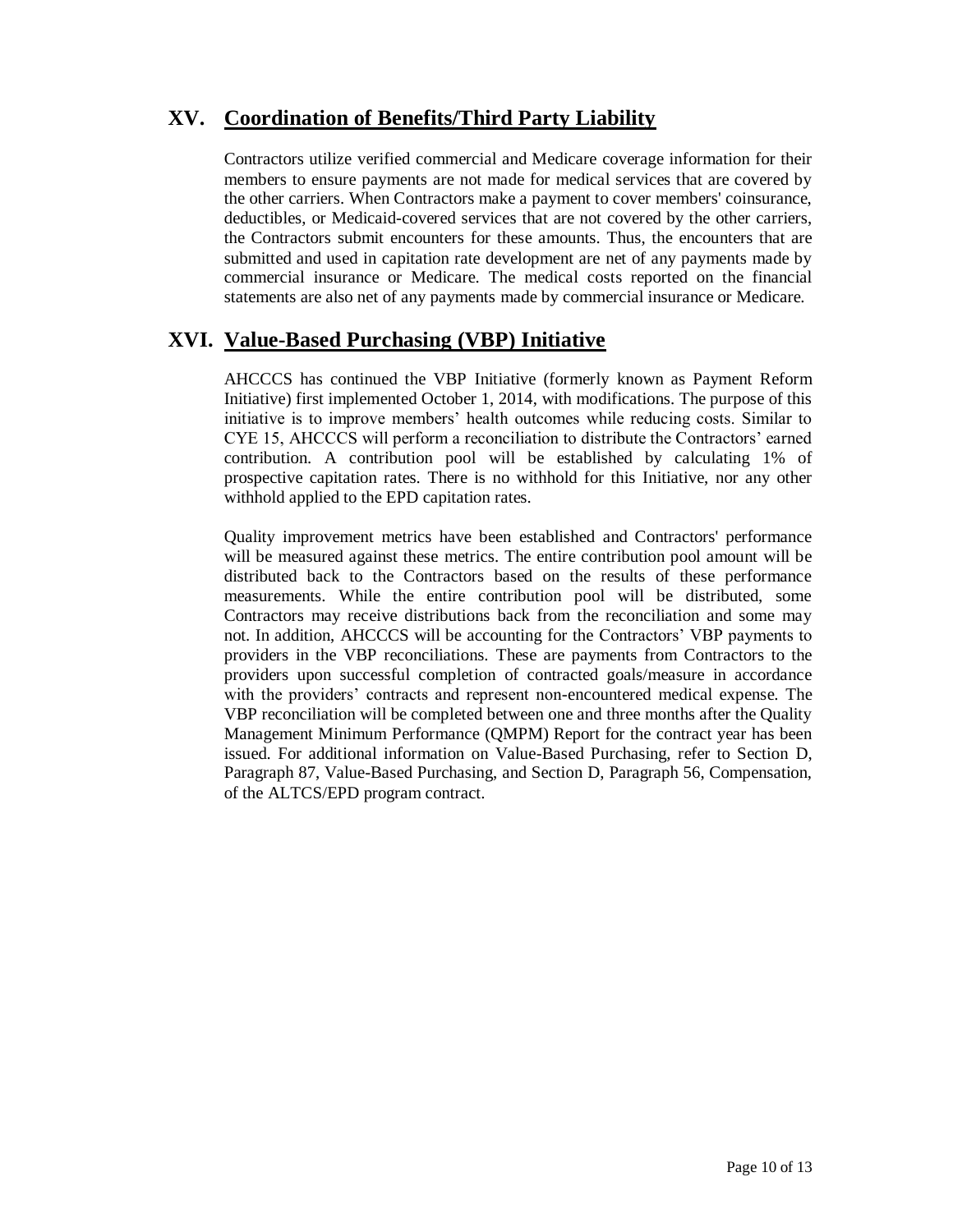# **XVII.CMS Rate Setting Checklist**

### **1. Overview of rate setting methodology**

#### **A.A.1.0: Overview of rate setting methodology**

AHCCCS is performing a rate update from the previously approved CYE 15 capitation as adjusted April 1, 2015 under 42 CFR 438.6(c). Please refer to Sections II through X.

#### **AA.1.1: Actuarial certification**

Please refer to Section XVIII.

#### **AA.1.2: Projection of expenditure**

Please refer to Section XIV.

#### **AA.1.3: Procurement, prior approval and rate setting**

AHCCCS is operating under the Competitive Procurement contracting method.

#### **AA.1.5: Risk contract**

The contract is an at risk contract. AHCCCS limits risk for PPC, SOC, and HCBS. For additional information refer to Section D, Paragraph 56, Compensation, of the ALTCS/EPD program contract.

#### **AA.1.6: Limit on payment to other providers**

AHCCCS makes no additional payment to the providers, except for Disproportionate Share Hospital (DSH), Graduate Medical Education (GME) and Critical Access Hospitals (CAH). GME is paid in accordance with state plan. DSH and CAH payments are paid in accordance with Waiver Special Terms and Conditions. None of the additional payments to the providers were included in the capitation calculation.

#### **AA.1.7: Rate modification**

Please refer to Sections II through XIII.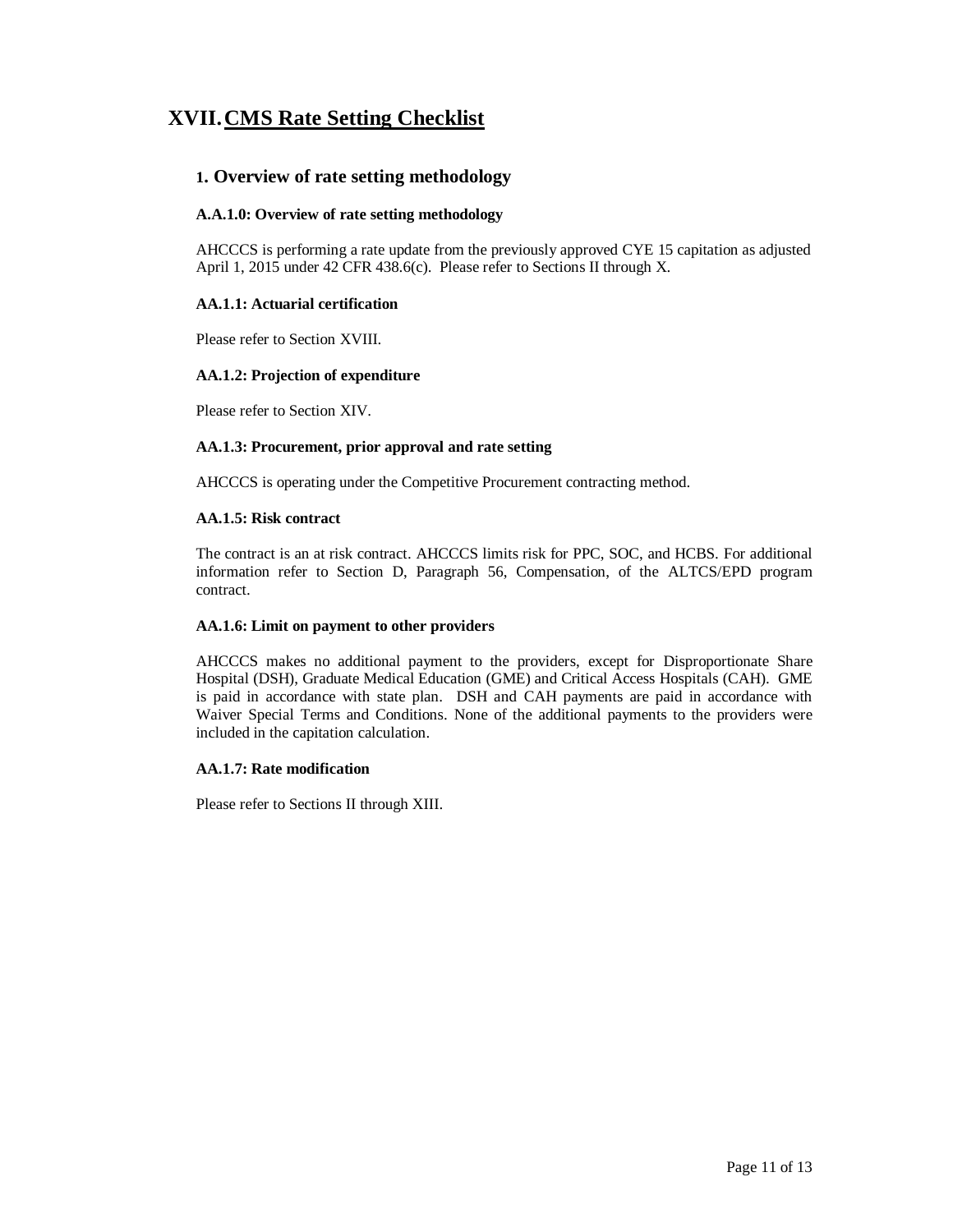## **XVIII. Actuarial Certification of the Capitation Rates**

I, Matthew C. Varitek, am an employee of Arizona Health Care Cost Containment System (AHCCCS). I am a Member of the American Academy of Actuaries and a Fellow of the Society of Actuaries. I meet the qualification standards established by the American Academy of Actuaries and have followed the practice standards established from time-to-time by the Actuarial Standards Board.

The capitation rates were developed using generally accepted actuarial principles and practices and are considered to be actuarially sound. This includes consideration for the VBP initiative; while AHCCCS expects all Contractors to receive some of the contribution back, even if one Contractor receives nothing from the VBP contribution pool, the entire pool will be paid out and the capitation rates are still actuarially sound.

The capitation rates were developed to demonstrate compliance with the CMS requirements under 42 CFR 438.6(c) and are in accordance with applicable laws and regulations. The capitation rates are appropriate for the Medicaid populations covered and Medicaid services to be furnished under the contract. The capitation rates may not be appropriate for any other purpose. The documentation has been included with this certification. The actuarially sound capitation rates that are associated with this certification are effective for the twelve-month period beginning October 1, 2015.

The actuarially sound capitation rates are a projection of future events. It may be expected that actual experience will vary from the values in the capitation rates.

In developing the actuarially sound capitation rates, I have relied upon data and information provided by the Contractors and the AHCCCS internal databases. In addition, I have relied upon the Contractors' auditors and other AHCCCS employees for the accuracy of the data and I have accepted the data without audit, after checking the data for reasonableness.

This actuarial certification has been based on the actuarial methods, considerations, and analyses promulgated from time to time through the Actuarial Standards of Practice by the Actuarial Standards Board.

This certification letter assumes the reader is familiar with the ALTCS/EPD program, Medicare and Medicaid eligibility rules and actuarial rating techniques. It is intended for AHCCCS and CMS and should not be relied upon by third parties. Other readers should seek the advice of actuaries or other qualified professionals competent in the area of actuarial rate projections to understand the technical nature of these results.

| <b>SIGNATURE ON FILE</b> | 08/14/2015 |
|--------------------------|------------|
| Matthew C. Varitek       | Date       |

Fellow of the Society of Actuaries Member, American Academy of Actuaries